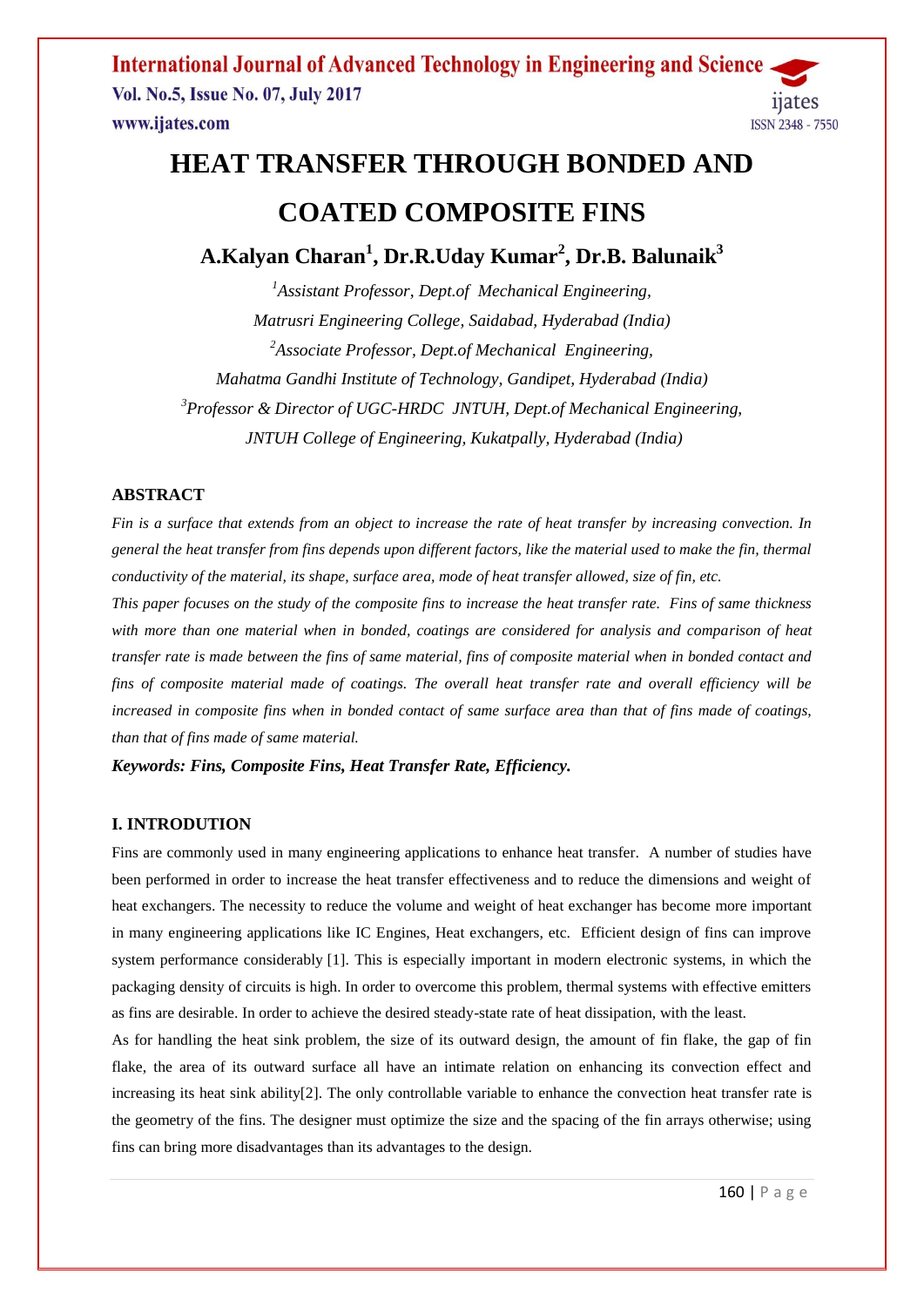#### **International Journal of Advanced Technology in Engineering and Science** Vol. No.5, Issue No. 07, July 2017 11ates www.ijates.com ISSN 2348 - 7550

There are numerous situations where heat is to be transferred between a fluid and a surface [2]. In such cases the heat flow depends on three factors namely (i) area of the surface (ii) Temperature difference and (iii) the convective heat transfer coefficient.

The base surface area is limited by design of the system. The temperature difference depends on the process and cannot be altered. The only choice appears to be the convection heat transfer coefficient and this also cannot be increased beyond a certain value. Any such increase will be at the expense of power for fans or pumps. Thus the possible option is to increase the base area by the so called extended surfaces or fins. The fins extend form the base surface and provide additional convection area for the heat conducted into the fin at the base. Fins are thus used.

Fin efficiency is defined as the ratio of actual heat transferred by fin to the maximum heat transferable by fin, if entire fin area were at base temperature [3]. The maximum heat transfer would occur if the temperature of the extended surface was equal to the base temperature. The effectiveness of fin is defined as the ratio of heat transfer rate from a surface with fin to heat transfer rate from a surface without fin.

#### **II. EXPERIMENTAL SET-UP**

The experimental set up for perforated fins [7-8] as shown in Fig.1.It consists of main parts of experimental setup are

(A) Main Duct (Tunnel) (B) Heater Unit (C) Base Plate (D) Data Unit



**Fig***.***1***.* **Experimental set-up for Perforated Fin**

#### **III. METHODOLOGY**

- 1) First of all attach all the measuring instruments on their specific positions i.e. RTD sensors, Display control panel, Heater etc.
- 2) Put the base plate on heater.
- 3) Move the heater unit and base plate upward with the help of screw jack.
- 4) The base plate touches the RTD sensor and check the positions of two other sensor i.e. inlet outlet RTD sensor.
- 5)Then Switch on the main supply, the heater gets ON , As the temperature raised up to T˚C, the controller of RTD sensors is get activated  $\&$  it will cut off the power supply.
- 6)Next step is to start the blower and by using digital anemometer measure the velocity of inlet air and maintain inlet air velocity constant as per specified (i.e.2, 3, 4,5 and 6 m/s) with the help of blower regulator.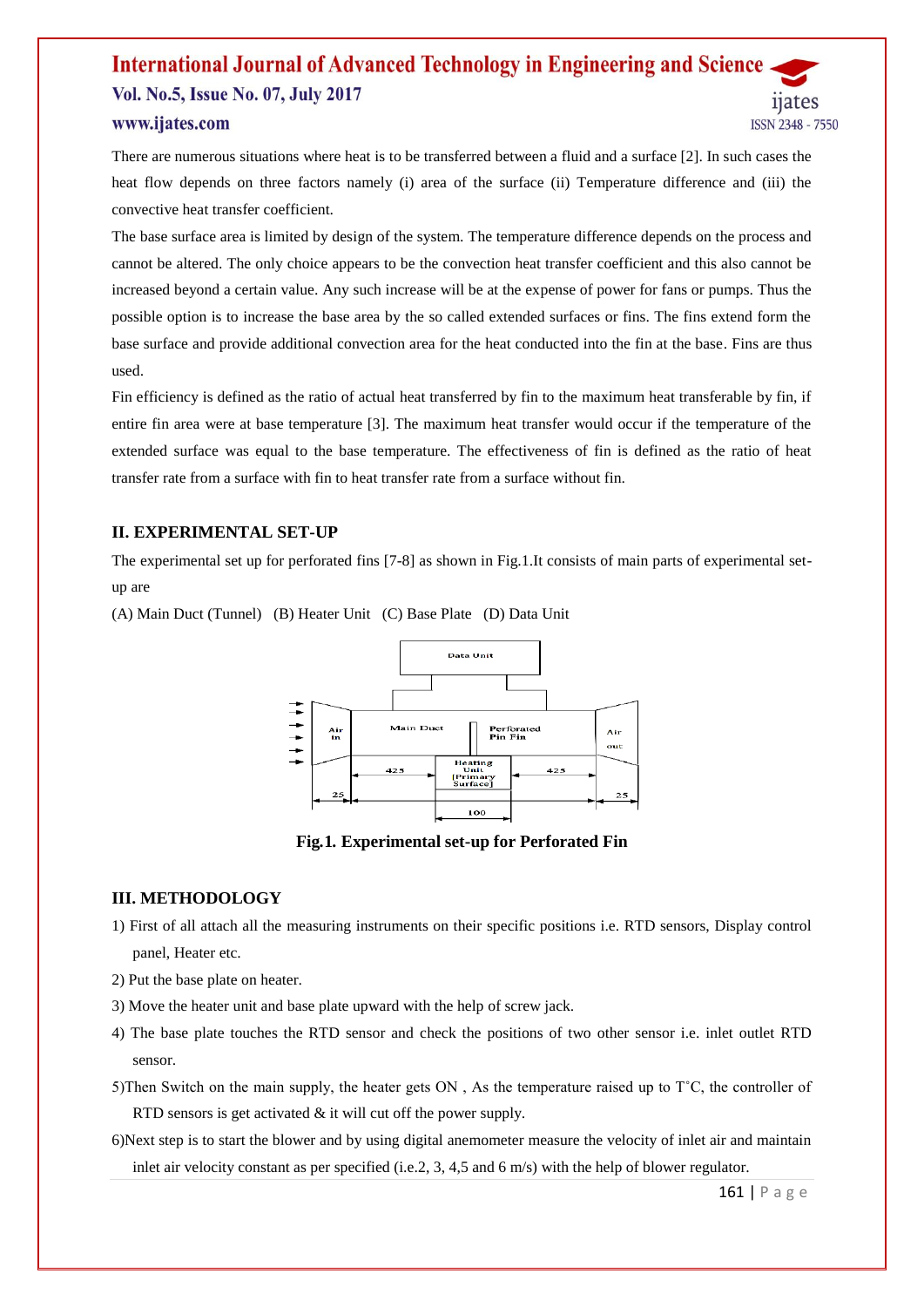# **International Journal of Advanced Technology in Engineering and Science** Vol. No.5, Issue No. 07, July 2017 www.ijates.com



- 7) Now through tunnel air will flow over heated Fin plate.
- 8) Measure the outgoing warm air with the help of RTD outlet temperature sensor.
- 9) As soon as the temperature of base plate decreases, due to forced convection, than heater gets start to achieve constant temperature of T˚C.
- 10) Apply the same procedure for velocities 3m/s, 4m/s, 5m/s, and 6m/s and take down the readings.

### **IV. RESULTS AND DISCUSSIONS**

From paper [1-2] It was observed that when compared with single material, composite material bonded shows higher heat transfer rate, efficiency and lower the heat transfer coefficient as shown in below table

| S.<br>No.      | Fin<br>material | Heat transfer coefficient (h) $W/m^2$ -<br>$\mathbf K$ | Heat transfer rate Q<br>(W) | <b>Efficiency</b><br>$\frac{0}{0}$ |
|----------------|-----------------|--------------------------------------------------------|-----------------------------|------------------------------------|
| 1              | Al              | 56.77                                                  | 21.19                       | 67.7                               |
| 2              | Cu              | 57.05                                                  | 20.56                       | 77.64                              |
| 3              | $Brass + Al$    | 43.5                                                   | 35.22                       | 89.12                              |
| $\overline{4}$ | $Cu + Al$       | 44                                                     | 29.51                       | 94.76                              |

**Table 1: Contains Heat transfer coefficient, Heat transfer Rate and Efficiency**



#### **Fig.2. Graph shows variation of Fin materials with Heat transfer coefficient**

In the above graph fin material Cu has high 57.05%, Brass + Al has least 43.5% Heat transfer coefficients when compared with the others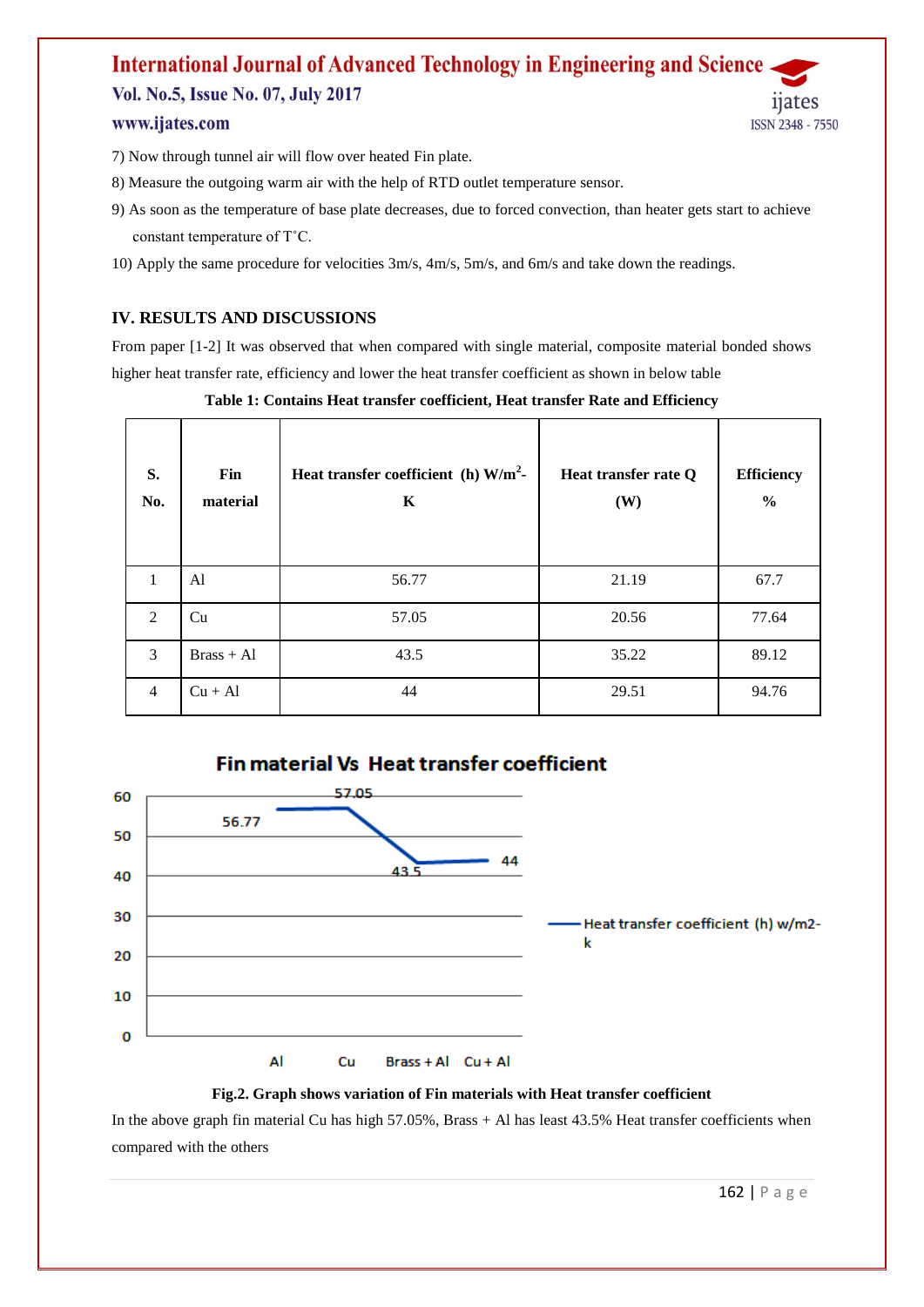**International Journal of Advanced Technology in Engineering and Science** Vol. No.5, Issue No. 07, July 2017 ijates www.ijates.com ISSN 2348 - 7550



# Fin material Vs Heat transfer rate Q

#### **Fig.3. Graph shows variation of Fin materials with Heat transfer rate**

In the above graph fin material Brass + Al has high 35.22%, Cu has least 20.56% Heat transfer Rate when compared with the others



# Fin material Vs Efficiency %



In the above graph fin material Cu+Al has high 94.76%, Al has least 67.7% Efficiency when compared with the others From the below table it has be observed that composite material (Brass + Al) has Heat transfer rate, Efficiency nearly 39.83%, 24.03 % greater than the Al. similarly it has be observed that composite material (Cu + Al) has Heat transfer rate, Efficiency nearly 28.19%, 28.55 % greater than the Al. and it has be observed that composite material (Cu + Al) has Heat transfer rate, Efficiency nearly 30.3%, 18.6 % greater than the Cu.

From the below table it has be observed that composite material (Brass  $+$  Al) has Heat transfer coefficient nearly 30.5 % Lower than the Al. similarly it has be observed that composite material  $(Cu + AU)$  has Heat transfer coefficient nearly 29.02 % Lower than the Al. and it has be observed that composite material  $(Cu + Al)$  has Heat transfer coefficient nearly 29.65 % Lower than the Cu.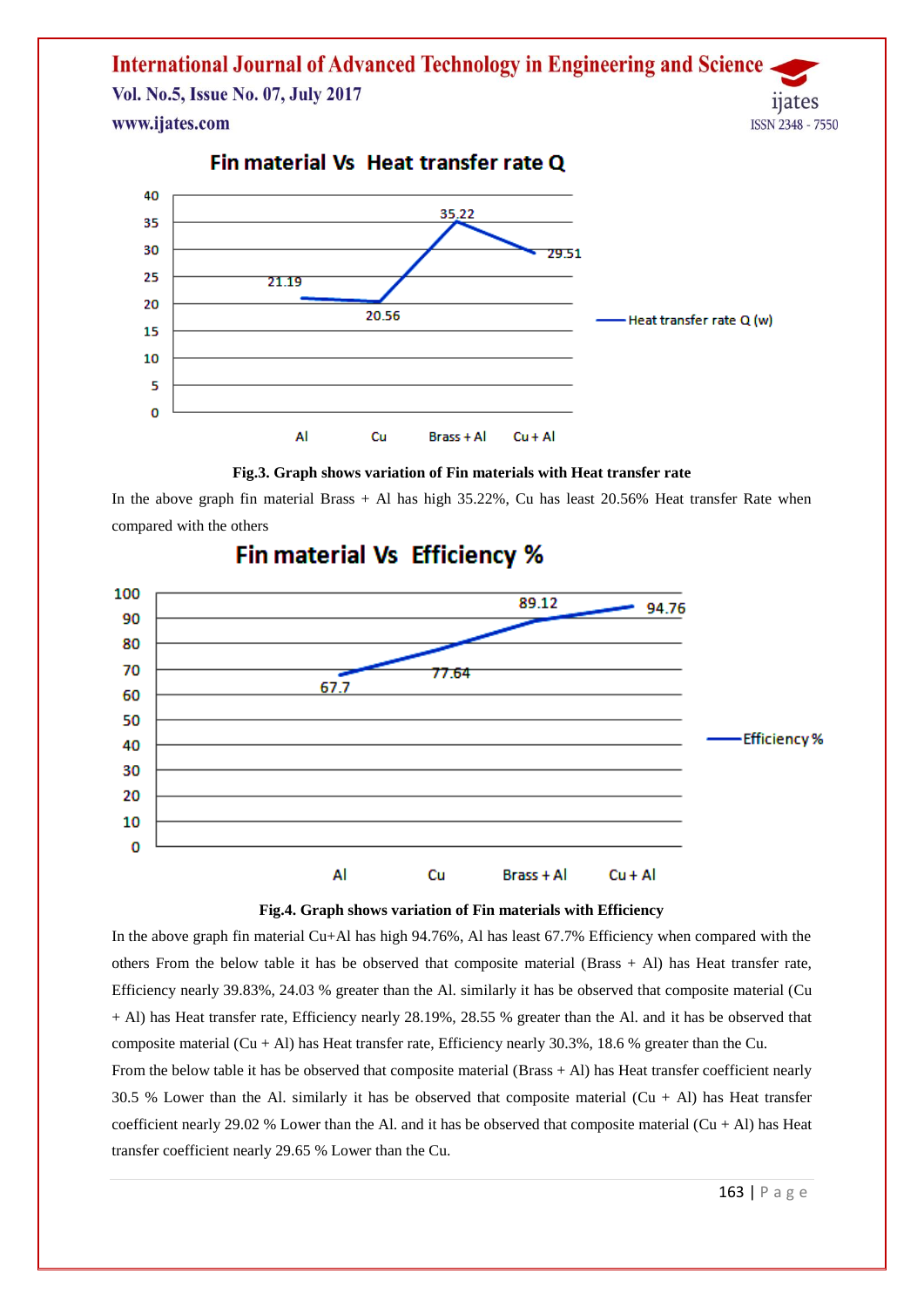#### **International Journal of Advanced Technology in Engineering and Science** Vol. No.5, Issue No. 07, July 2017 ijates www.ijates.com ISSN 2348 - 7550

**Table 2***:* **Contains the percentage of variation and nature of heat transfer coefficient, Heat transfer rate and efficiency of bonded composite fins**

| S. No.        | <b>Fin material</b>  | Heat transfer coefficient %<br>(Reduction) | Heat transfer rate %<br>(Increase) | <b>Efficiency</b> %<br>(Increase) |
|---------------|----------------------|--------------------------------------------|------------------------------------|-----------------------------------|
|               | $Brass + Al >$<br>Al | 30.5                                       | 39.83                              | 24.03                             |
| $\mathcal{L}$ | $Cu + Al > Al$       | 29.02                                      | 28.19                              | 28.55                             |
| 3             | $Cu + Al > Cu$       | 29.65                                      | 30.3                               | 18.06                             |



# **Fig.5. Graph shows the variation between Fin materials with Increase in % of Heat transfer coefficient, Heat transfer rate & Efficiency**

From papers [3- 6] the efficiency of annular composite fins with rectangular profile, when coated with Zinc and Zinc alloy, under two dimensional steady state conditions

It was observed that when compared with single material, composite material coatings Shows higher efficiency ratio is 10.46 – 24.45% for zinc coating fin and zinc alloy coating fin from the literature. And if we observe that the average increase in efficiency ratio is 17.45%.

#### **V. CONCLUSIONS**

This paper provides information on composite fin with bonded and coatings.

- Increasing the surface area of fin has been increase the heat dissipation rate through fin
- Increase the efficiency of fin by coating with different materials
- Fins are coated with a high thermal conductivity materials is to increases the efficiency of the fins were